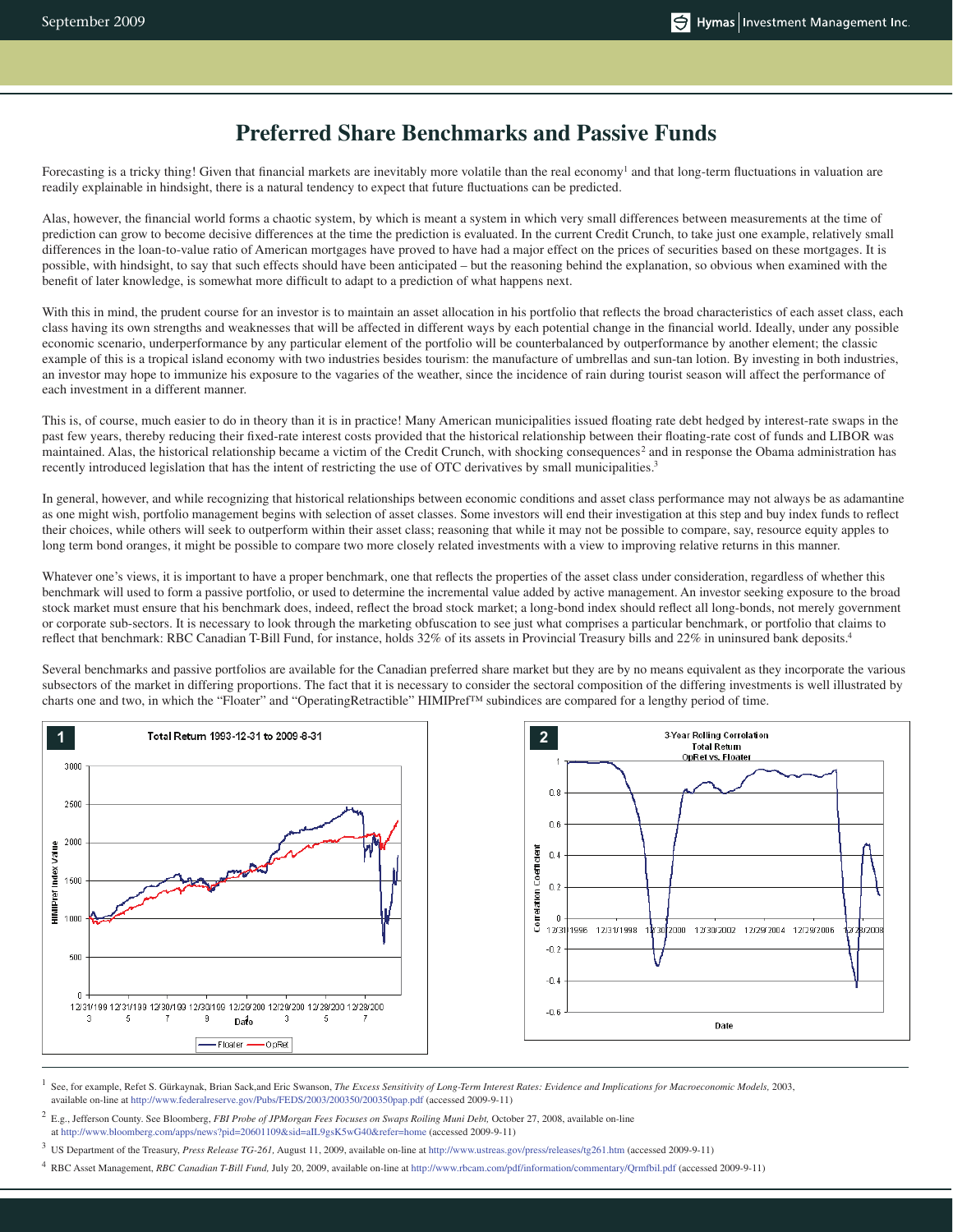To review:

- The "Floater" subindex is comprised of issues which pay a fixed proportion of Canada Prime; e.g., BAM.PR.K pays 70% of Canadian Prime on its par value of \$25.00
- The "OperatingRetractible" subindex is comprised of issues which are:
	- Issued by operating companies (i.e., this subindex does not include "SplitShare" issues)
	- Retractible for cash or a greater value of common stock at a specified date in the future (e.g., on and after July 31, 2011, holders may convert each share of CM.PR.A into the number of common shares determined by dividing \$25.00 by the greater of \$2.00 and 95% of the weighted average trading price of the common. It is anticipated that the bank will redeem at par rather than permit this conversion to take effect).

For descriptions of the other subindices, please see http://www.prefletter.com/whatPrefLetter.php.

Chart one shows that there is a huge difference in the volatility of investment returns that have been experienced over the last fifteen years, while chart two shows that these two types of preferred shares behave very similarly – except when they don't.

The differences between the risk and reward characteristics of each type of preferred share is the reason why Hymas Investment Management does not produce an overall preferred share index, restricting itself to the various HIMIPref™ subindices without taking the final step of combining them into one number – it is my view that such an index would obscure more than it illuminated.

There are those who disagree, however; both the BMO-CM "50" Preferred Share Index ("BMO-CM 50") and the S&P/TSX Preferred Share Index ("TXPR") are produced in an attempt to reflect the broad market. The latter index is designed to be "investible" – meaning that institutional investors have the ability to replicate index performance while trading in size – but retail investors may also gain exposure to the latter index, given that the Claymore S&P/TSX CDN Preferred Share ETF seeks to replicate the index composition within reasonable bounds.

TXPR was created in order to<sup>5</sup> "serve the investment community's need for an investable benchmark representing the Canadian preferred stock market. The index *is comprised of preferred stocks trading on the Toronto Stock Exchange that meet criteria relating to minimum size, liquidity, issuer rating, and exchange listing."*

The purpose of the BMO-CM 50 was originally defined by its predecessor, the "Burns Fry 50 Preferred Share Index", for which I have a note<sup>6</sup> stating "In early *December [1993] Burns Fry introduced the Burns Fry 50 Preferred Share Index designed to track the performance of the preferred share market in Canada. The index is comprised of 50 issues which are selected by screening the entire universe of preferred shares in Canada based on a preset list of criteria. These criteria can be broken down into four broad categories, share volume, dollar volume, credit rating and issue size".*

Besides the Claymore vehicle, another passive fund worthy of mention is Sentry Select's Diversified Preferred Share Trust, which7 *"consists of an approximately equal dollar amount of dividend or distribution paying preferred shares and preferred securities that (i) are rated Pfd-1, Pfd-2 or Pfd-3 by DBRS, (ii) are listed on the Toronto Stock Exchange (the ''TSX''), (iii) have an aggregate redemption value of \$100 million or greater, and (iv) meet the other investment criteria referred to herein. The Preferred Portfolio is rebalanced quarterly so that at the time of rebalancing the Portfolio Securities included in the Preferred Portfolio are approximately equally weighted."*

And finally, for those who believe that active management can add value to a portfolio, all the above will be compared to my own Malachite Aggressive Preferred Fund, which seeks<sup>8</sup> "to achieve a long-term capital growth in addition to a high level of after tax income through investment primarily in preferred shares and preferred *securities listed on The Toronto Stock Exchange."* If I had known in 2001 that I was going to have competition, I'd have made the description more precise!

### **Data Preparation**

CPD data (assumed equivalent to TXPR data) were obtained from Claymore as of 2009-8-18 via their website at http://www.claymoreinvestments.ca/etf/fund/cpd/holdings. Ambiguous issue descriptions were resolved through eMail query.

DPS.UN data were obtained from the *Semi-Annual Report* as of 2009-6-309 . The number of shares held of each issue was multiplied by that issue's 2009-8-18 closing bid to obtain values for each position (thus, portfolio changes after June 30 have been disregarded). This trust had a bank loan of \$9.5-million on June 30, funding 5.2% of the trust's assets. The *Semi-Annual Management Report of Fund Performance* states<sup>10</sup>: "The Fund does use a limited amount of borrowed money *to enhance the yield return available to investors."* The effects of leverage have been ignored in the portfolio analysis.

Both of the above data sets had their raw figures adjusted to reflect the migration of several issues from the PerpetualDiscount to the PerpetualPremium subindex at the end of August.<sup>11</sup>

BMO-CM 50 data were obtained from BMO Capital Markets as of 2009-8-31.

MAPF data were obtained from the August 31 report of Portfolio Composition at http://www.prefblog.com/?p=7782.

11 Hymas Investment Management, PrefBlog, *HIMIPref™ Index Rebalancing: August 2009,* available on-line at http://www.prefblog.com/?p=7745 (accessed 2009-9-11)

<sup>5</sup> Standard & Poors, *S&P/TSX Preferred Share Index,* April 30, 2008, available on-line at http://www2.standardandpoors.com/spf/pdf/index/SP\_TSX\_Preferred\_Share\_Index\_Factsheet.pdf (accessed 2009-9-11)

<sup>6</sup> Burns Fry literature, not available on-line

<sup>7</sup> Sentry Select, *Diversified Preferred Share Trust, Prospectus,* January 30, 2006. Available on-line at http://www.sentryselect.com/Theme/SentrySelect/files/pdf/D-F/DPST\_prospectus\_E\_Jan2006.pdf (accessed 2009-9-11)

<sup>8</sup> Hymas Investment Management, *Regulation: Malachite Aggressive Preferred Fund,* available on-line at http://www.himivest.com/malachite/MAPFRegulation.pdf (accessed 2009-9-11)

<sup>9</sup> Available on-line at http://www.sentryselect.com/Theme/SentrySelect/files/pdf/SemiAnnual2009/DPSU\_FS\_F\_6\_30\_2009.pdf (accessed 2009-9-11)

<sup>10</sup> Sentry Select, *Diversified Preferred Share Trust, 2009 Semi-Annual Management Report of Fund Performance,* available on-line at http://www.sentryselect.com/Theme/SentrySelect/files/pdf/Salesheets/DPSU\_MRFP\_F\_6\_30\_2009.pdf (accessed 2009-9-11)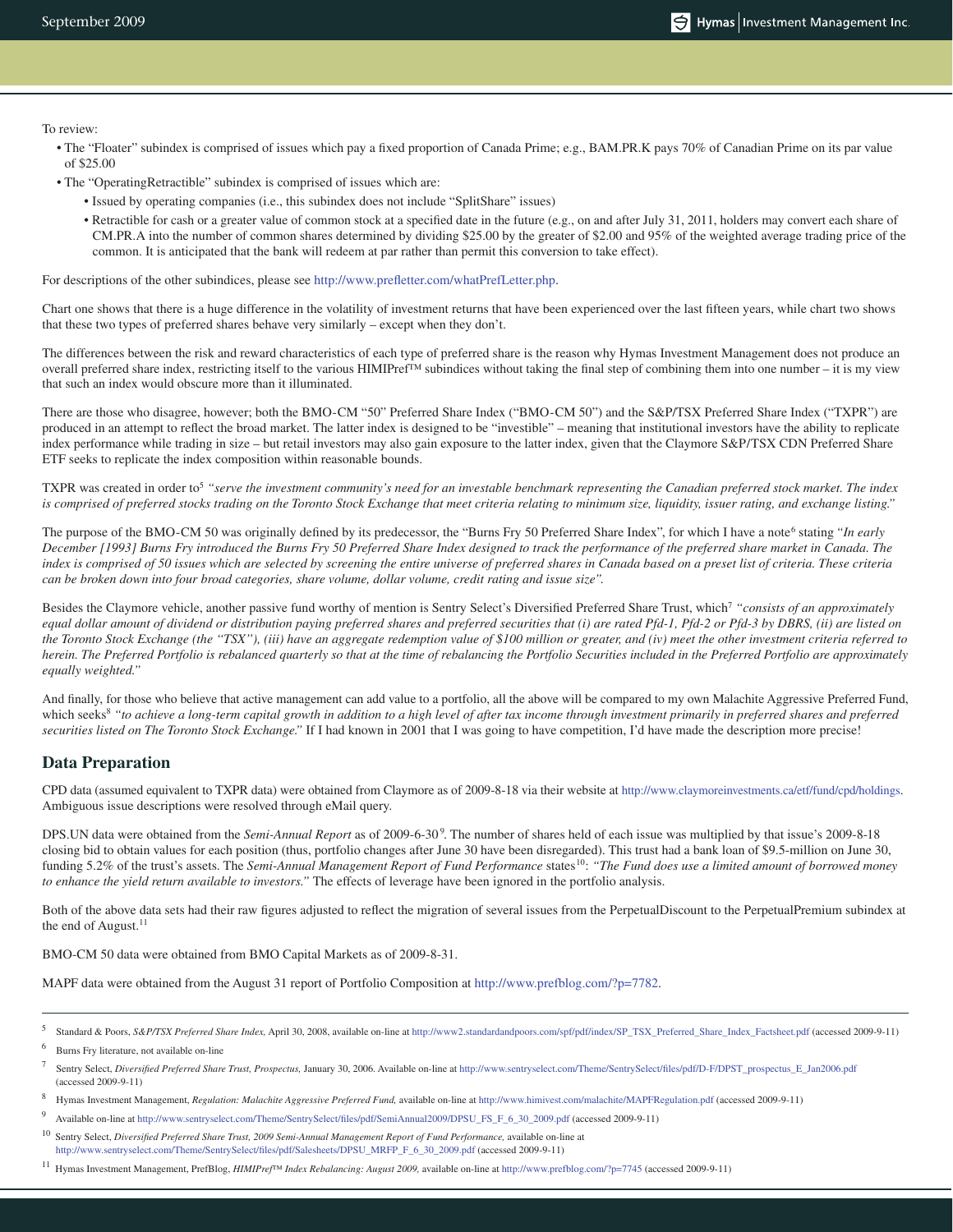#### **Performance**

DPS.UN has greatly outperformed CPD in the year to date, returning 34.2% by market price<sup>12</sup> vs. 23.60% for CPD<sup>13</sup>. There are several factors responsible for this outperformance:

- DPS.UN has made use of leverage
- DPS.UN is much more exposed to the PerpetualDiscount, Ratchet, FixedFloater and Floater sectors, which have outperformed
- DPS.UN is much less exposed to the FixedReset sector, which has underperformed
- DPS.UN has greater exposure to lower quality credits, which have outperformed

The outperformance by DPS.UN is not an artifact of the use of its market price; I have calculated the return by NAV to be 34.0%. The fund had a small margin debit at month-end (facilitating trade execution); tables in this analysis reflect the greater than 100% weight of the securities held.

The BMO-CM 50 has returned +27.58%, while MAPF has returned +63.34% – the latter greatly helped by active trading, as explained in the fund's reporting on PrefBlog<sup>14</sup>. The portfolio turnover of MAPF is routinely in the area of 100% per month, although August was relatively slow with a turnover of slightly less than 60%. It is to be anticipated that as the market heals, new entrants will make rational choices between issues and MAPF turnover will decline from its elevated level, as the increased efficiency will reduce arbitrage possibilities.

#### **Sector Weightings**

As discussed in the introduction, the preferred share market may not be perceived as monolithic – each type of preferred share has its own risk/reward profile, something that has been of great importance since the arrival of the Credit Crunch and the subsequent wild gyrations in market yields and perceived risk.

| <b>HIMIPrefTM</b>      |            |               |                  |             |
|------------------------|------------|---------------|------------------|-------------|
| <b>Subindex</b>        | <b>CPD</b> | <b>DPS.UN</b> | <b>BMO-CM 50</b> | <b>MAPF</b> |
| Ratchet                | $0\%$      | $3.6\%$       | 2.8%             | $0\%$       |
| <b>FixEloat</b>        | 4.8%       | 5.3%          | $7.5\%$          | $0\%$       |
| Floater                | $0\%$      | $3.0\%$       | 2.9%             | $0\%$       |
| OpRet                  | 24.9%      | 21.4%         | 21.7%            | 5.4%        |
| SplitShare             | $0\%$      | $0\%$         | $0\%$            | $10.4\%$    |
| <b>InterestBearing</b> | $0\%$      | $0\%$         | $0\%$            | $0\%$       |
| PerpPrem               | 5.4%       | 5.8%          | $0\%$            | $0.9\%$     |
| PerpDisc               | 31.3%      | 48.6%         | 51.6%            | 67.2%       |
| <b>FixedReset</b>      | 33.9%      | 12.3%         | $10.9\%$         | $17.4\%$    |
| Unclassified           | $0\%$      | $0\%$         | 2.4%             | $0\%$       |

### **Credit Quality**

One of the great debating points in the Canadian preferred share market is the definition of "Investment Grade". According to DBRS<sup>15</sup> "Preferred shares rated Pfd-3 *are of adequate credit quality. While protection of dividends and principal is still considered acceptable, the issuing entity is more susceptible to adverse changes in financial and economic conditions, and there may be other adverse conditions present which detract from debt protection. Pfd-3 ratings generally correspond with companies whose senior bonds are rated in the higher end of the BBB category."*

It is tempting to conclude that, since even the lower end of the BBB category is considered investment grade for senior bonds, that the preferreds in this category must be investment grade as well. However, this ignores the fact that preferred shares are subordinated to the senior bonds of the issuer. When rating bank preferred shares, DBRS applies<sup>16</sup> a 'base-case' notching that relates the credit rating of the preferreds to senior debt of the same bank of five notches for a bank with senior debt graded at BBB(high): in the absence of adjustments to the base case, the preferred shares of this issuer will be rated BB(low) since there is *"More immediate pressure to raise capital, if needed, but may be more difficult for weaker BBB bank".*

http://www.sentryselect.com/English/Products/ProductDetails/DiversifiedPreferredShareTrust/default.aspx#Performance (accessed 2009-9-11)

<sup>12</sup> Sentry Select, *Diversified Preferred Share Trust, Performance* as of August 31, 2009, available on-line at

<sup>13</sup> Author's calculation

<sup>14</sup> See the various posts in the PrefBlog extract http://www.prefblog.com/?cat=12

<sup>15</sup> Dominion Bond Rating Service, *Rating Scales: Preferred Share,* available on-line at http://www.dbrs.com/about/ratingScales (accessed 2009-9-12)

<sup>16</sup> DBRS, *Methodology: Rating Bank Preferred Shares and Equivalent Hybrids,* June 2009, available on-line at http://www.dbrs.com/research/229438/rating-bank-preferred-shares-and-equivalent-hybrids.pdf (accessed 2009-9-12)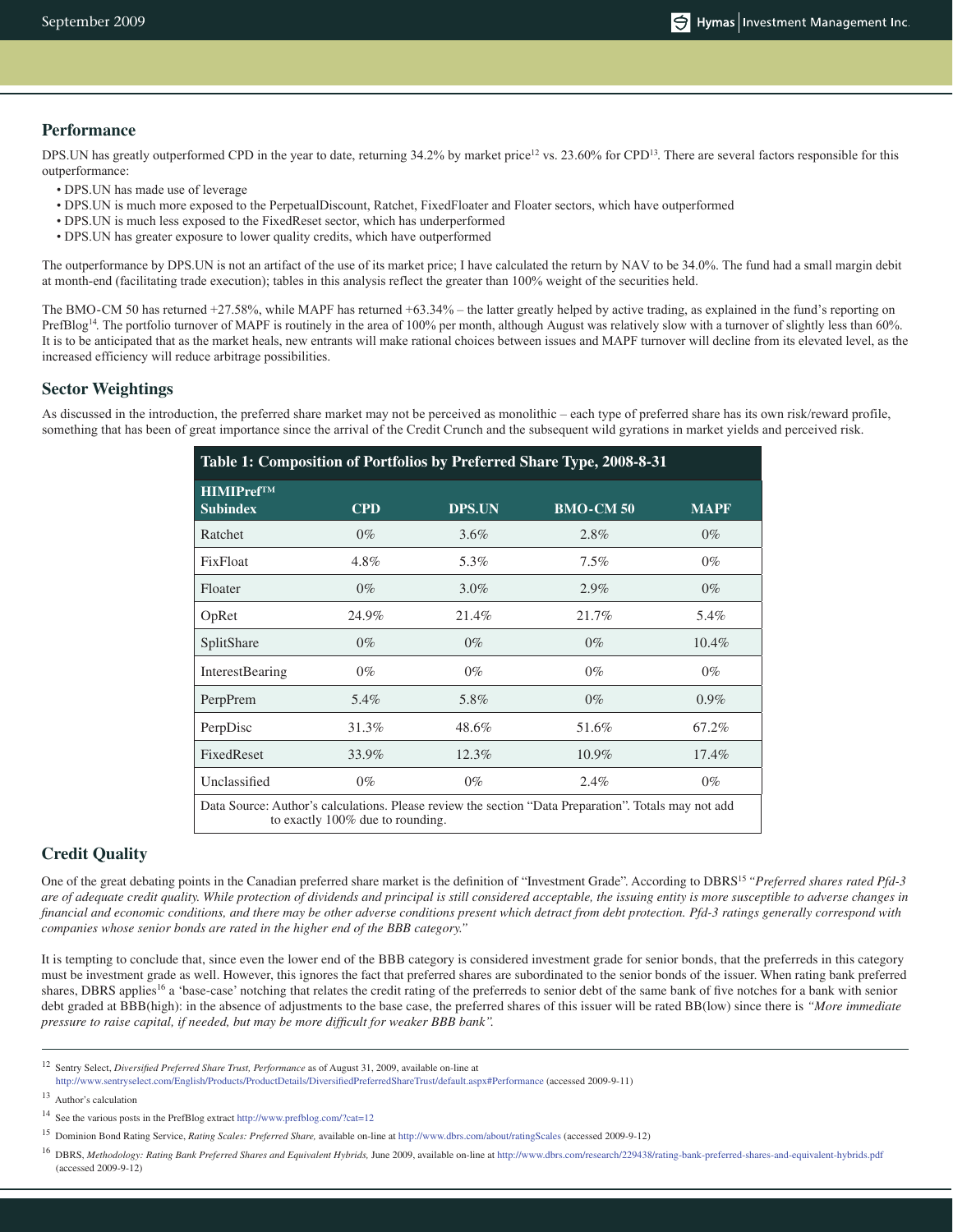The performance of the lower grade preferred shares (that is, those rated Pfd-3(high) or lower) is much more company-dependent that the higher grade shares. There is certainly stratification of yields in the higher grades<sup>17</sup>, but changes in yields of lower-quality instruments are much more headline- and financial-statement dependent – a bare assertion on my part, I admit, but one that I hope to quantify in future publications.

| Table 2: Composition of Portfolios by DBRS Credit Rating, 2008-8-31                                                                               |            |               |                  |                  |  |
|---------------------------------------------------------------------------------------------------------------------------------------------------|------------|---------------|------------------|------------------|--|
| <b>DBRS</b><br><b>Credit Rating</b>                                                                                                               | <b>CPD</b> | <b>DPS.UN</b> | <b>BMO-CM 50</b> | <b>MAPF</b>      |  |
| $Pfd-1(low)$                                                                                                                                      | 59.4%      | 47.4%         | 64.6%            | 80.6%            |  |
| $Pfd-2(high)$                                                                                                                                     | $10.5\%$   | $10.7\%$      | 5.6%             | 3.8%             |  |
| $Pfd-2$                                                                                                                                           | $3.7\%$    | $1.8\%$       | 2.9%             | $1.3\%$          |  |
| $Pfd-2(low)$                                                                                                                                      | 7.6%       | 14.8%         | $9.1\%$          | $10.1\%$         |  |
| $Pfd-3(high)$                                                                                                                                     | $13.4\%$   | $18.1\%$      | 13.4%            | $5.2\%$          |  |
| $Pfd-3$                                                                                                                                           | 5.4%       | $4.6\%$       | $4.4\%$          | $\left( \right)$ |  |
| $Pfd-3(low)$                                                                                                                                      | $\Omega$   | $2.6\%$       | $\Omega$         | $\left( \right)$ |  |
| Data Source: Author's calculations. Please review the section "Data Preparation". Totals may not add<br>to 100% due to rounding and cash effects. |            |               |                  |                  |  |

The greater stratification and volatility for lower quality credits makes sense, because preferred shares represent a point on the seniority spectrum between stocks and bonds. Lower quality issues, being more dependent upon less certain prospects for the company to operate as a going concern, will be more equity-like than similar issues from higher rated corporations.

In any event, without getting into endless hair-splitting about the definition of "Investment Grade", Hymas Investment Management recommends that the proportion of issues in a preferred share portfolio that are rated Pfd-3(high) or lower should not exceed 10%, with no more than 5% in any single name. This should not be considered an iron rule, to be followed blindly regardless of circumstance. One good rationale for violating this general principle would be in the case of SplitShares: to take an extreme example, a split share issue trading at \$5 with a par value of \$10, but backed by a portfolio worth only \$9 might be considered very likely to default; but it is also very likely that recovery on default will exceed the market price.

It is interesting to note that all three of the potential preferred share benchmarks examined in this essay violate the overall rule; although their exposure to individual names is limited.

### **Liquidity**

Liquidity calculations are skewed by FixedReset issues, which as a class may be thought of as still being in their distribution phase: not only are the issues relatively unseasoned ("seasoning" is the process whereby the tendency of buy-and-hold investors to refrain from selling their holdings results in their holding an increasing proportion of any individual issue, resulting in declining liquidity over the life of a bond), but the stream of new issues (which appears to be slowly dwindling) gives all investors reason to engage in swaps between them.

Although the Average Trading Value as defined by the HIMIPref™ software (essentially an adjusted exponential moving average) for the FixedReset issues is declining, it is still very high; it is therefore very difficult to take a view on the relative expected liquidity of the various portfolios when taking, say, a one year view.

Chart 3 shows the calculated median Average Trading Value for the two main HIMIPref™ subindices, while Table 3 shows the breakdown of the various portfolios according to liquidity of the constituent issues.

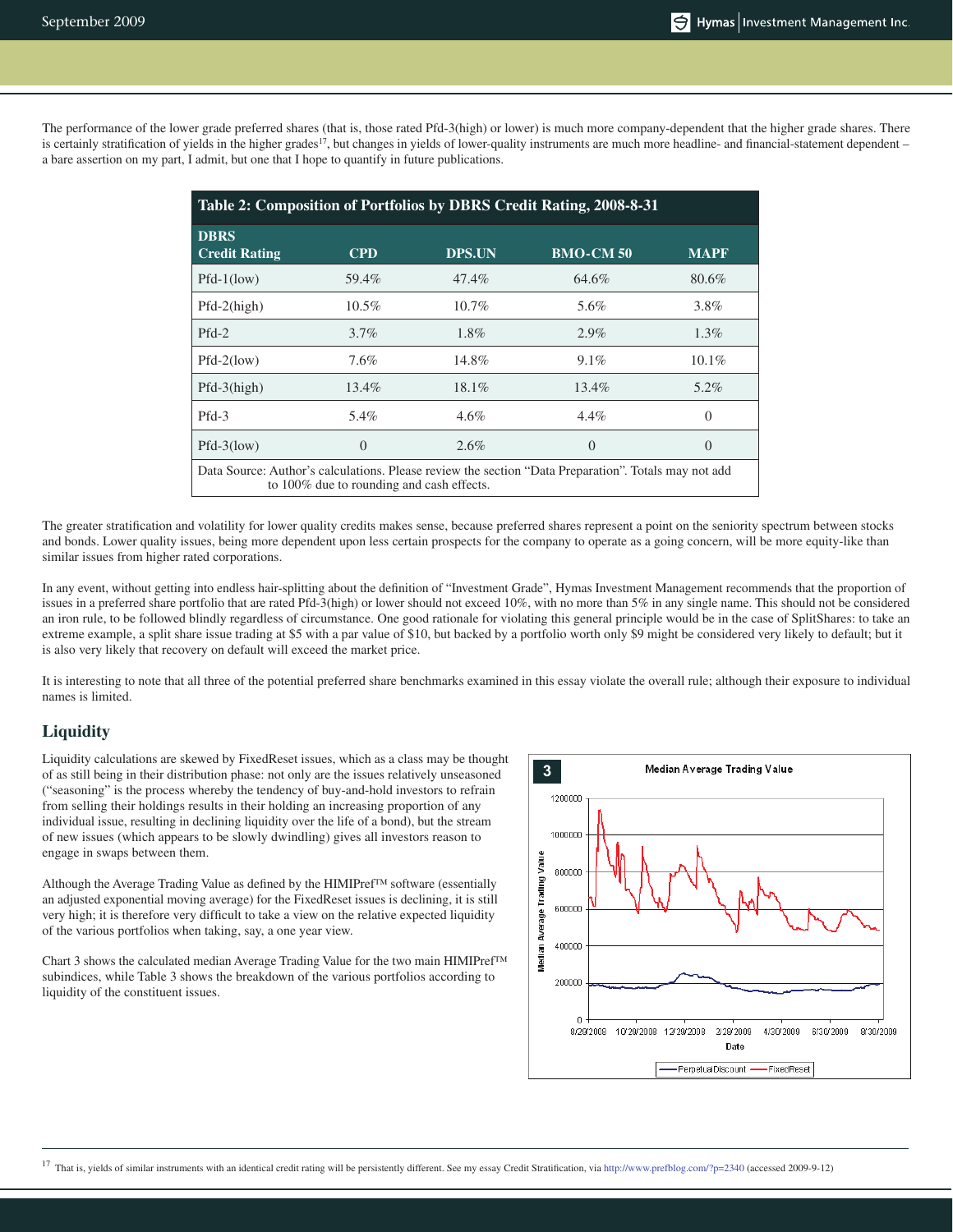| Table 3: Composition of Portfolios by Average Trading Value                                                                                                                                                                                                                         |            |               |                  |             |  |
|-------------------------------------------------------------------------------------------------------------------------------------------------------------------------------------------------------------------------------------------------------------------------------------|------------|---------------|------------------|-------------|--|
| Average<br><b>Trading Value</b>                                                                                                                                                                                                                                                     | <b>CPD</b> | <b>DPS.UN</b> | <b>BMO-CM 50</b> | <b>MAPF</b> |  |
| < 50M                                                                                                                                                                                                                                                                               | $0.9\%$    | $10.3\%$      | $8.2\%$          | $0.3\%$     |  |
| $50M - 100M$                                                                                                                                                                                                                                                                        | $2.1\%$    | 24.0%         | 5.4%             | 14.9%       |  |
| $100M - 200M$                                                                                                                                                                                                                                                                       | 35.3%      | 28.8%         | $28.1\%$         | $2.5\%$     |  |
| $200M - 300M$                                                                                                                                                                                                                                                                       | 18.3%      | $16.3\%$      | 29.5%            | 37.7%       |  |
| >300M                                                                                                                                                                                                                                                                               | 43.4%      | 20.6%         | $26.2\%$         | 45.6%       |  |
| Unclassified                                                                                                                                                                                                                                                                        | $0\%$      | $0\%$         | $2.4\%$          | $0\%$       |  |
| Data Source: HIMIPref <sup>™</sup> , author's calculations. Please review the section "Data Preparation". Note that<br>"Average Trading Value" is, essentially, an exponential moving average, is presented in units<br>of dollars of trading daily, and that "M" means "thousand". |            |               |                  |             |  |

## **Yield Measures**

It is the yield measures that are most interesting when considering the passive funds. When investing in common stocks, or in individual preferred share issues, investors have come to expect a constant payout; while dividend cuts are certainly not unknown, they are sufficiently rare as to be considered a source of grievance. Dividend cuts have been routine in the past few years in the "Ratchet", "FixedFloater" and "Floater" subindices due to declining government and administered rates; in most cases, of course, a dividend cut on a preferred constitutes an effective default.

In October, 2006, Advisor's Edge Report published my essay *Closed End Preferred Funds: Effect of Calls*18 in which I warned that the very high proportion of issues held by closed end funds that were trading above their call price led to the conclusion that their dividend pay-outs were unsustainable – as these issues with their high coupons were called, the principal would have to be reinvested in lower-coupon issues and the distributions from the fund would necessarily suffer.

Of the issues held by DPS.UN at the time of that essay, no less than 57.1% were trading at levels that indicated a probable call within five years. As it turns out, the forecast was gloomy in some respects – a YTW calculation assumes a constant market environment and the precipitous decline in market prices since that time has taken most of those issues below their call price. Holders might be forgiven for considering this a rather small blessing!

None-the-less, the passive funds still hold very large positions in OperatingRetractible and FixedReset issues; the former having it in their nature to disappear, while the latter are all trading well above their call price. With this in mind, we can compare the Current Yields to the Yields-to-Worst to gain some understanding of the prospects for future income distributions, as shown in Table 4.

| <b>Table 4: Yield Measures for the Portfolios Examined</b>                                                                                                                     |            |               |                  |             |  |
|--------------------------------------------------------------------------------------------------------------------------------------------------------------------------------|------------|---------------|------------------|-------------|--|
| <b>Yield Measure</b>                                                                                                                                                           | <b>CPD</b> | <b>DPS.UN</b> | <b>BMO-CM 50</b> | <b>MAPF</b> |  |
| <b>Current Yield</b>                                                                                                                                                           | 5.44%      | 5.50%         | 5.24%            | 5.80%       |  |
| Yield-to-Worst                                                                                                                                                                 | $4.31\%$   | $4.90\%$      | $4.29\%$         | 5.85%       |  |
| Data Source: HIMIPref <sup>TM</sup> , author's calculations. Please review the section "Data Preparation", and see<br>text for notes on treatment of issues with negative YTW. |            |               |                  |             |  |

In order to prepare this chart, some liberties have been taken with the calculation of the average yield-to-worst. It is not uncommon – particularly in the OperatingRetractible subindex – for an issue to be trading above its current call price. This is not necessarily an indication of the obtuseness of preferred share investors; in many cases it reflects an analysis of the company's options in the current credit environment.

Consider, for example, CM.PR.R, which closed with a bid of 26.01 on 2009-6-30. It is currently callable at 25.60; the redemption price declines by \$0.15 annually every April 30 until 2013-4-30 and is redeemable at \$25.00 thereafter. The worst case scenario for a holder of the issue – barring default – is an immediate call which, after thirty days' notice, may be presumed to be effective July 30.

Such a call would result in a loss of 1.53% of principal (-18.58% annualized), but how likely is it? The issue pays \$1.238 annually – from the company's perspective, they would be having to refinance the redemption price of 25.60 in order to save \$1.238 in dividend payments per share. However, the redemption price is declining by \$0.15 annually, so the effective cost of the funds is only \$1.088. Thus, they are ahead only if they can borrow \$25.60 at an annual cost of less than \$1.088 – a yield of 4.25%.

Rightly or wrongly, the market is making the judgment that redemption is unlikely to be a winning proposition for the bank and that therefore the issue will not be called. If the issue does, in fact, survive until its SoftMaturity 2013-4-29 at 25.00, it will have yielded 3.85% from its purchase price of 26.01 and it is trading on this basis.

<sup>18</sup> Available on-line at http://www.himivest.com/media/advisor\_0610.pdf (accessed 2009-9-12)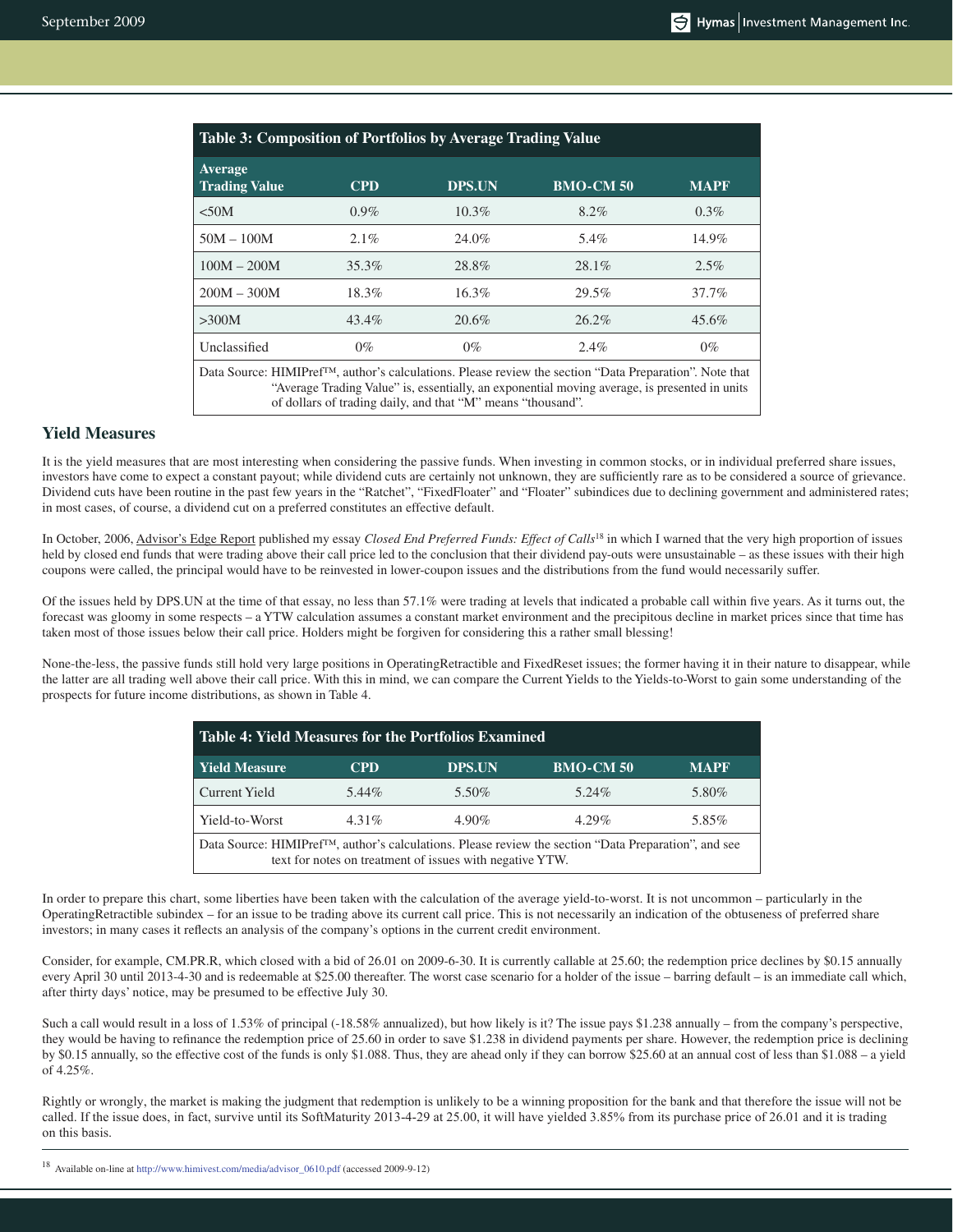This is a very common analytical nuance with the OperatingRetractible sector<sup>19</sup>, but does not mean that YTW as an analytical tool has been discredited – YTW has been shown to be a more accurate predictor of future returns than current yield $20$ .

One way or another, the inclusion of calculated YTWs that are both large and negative would skew the calculation of the overall portfolio YTW to the point of uselessness; although the annualized figures are large, the absolute figures are much less. Given the very short term until presumed call, incorporating the values into the mean would give them equal weight with instruments of much longer duration. Therefore, when calculating the portfolio average YTW for Table 4, all negative values were replaced with zero.

One puzzle that arises from examination of Table 4 is the relatively large difference between the calculated YTWs of DPS.UN and BMO-CM 50; the other metrics used in the comparison of the two portfolios do not make the difference easily explicable.

More detail about the composition of these two portfolios and the impact of this composition on the average YTW is provided in Table 5. Clearly, it is the OperatingRetractible sector that bears most of the blame for the difference – in this sort of analysis, it seems that it is always the OperatingRetractible sector that fouls up the arithmetic! – so the sector is further analyzed in Table 6.

| Table 5: YTW Analysis by Sector for DPS.UN and BMO-CM 50 |                         |                      |                            |                         |  |
|----------------------------------------------------------|-------------------------|----------------------|----------------------------|-------------------------|--|
| <b>Sector</b>                                            | <b>DPS.UN</b><br>Weight | <b>DPS.UN</b><br>YTW | <b>BMO-CM 50</b><br>Weight | <b>BMO-CM 50</b><br>YTW |  |
| FixedReset                                               | 12.3%                   | $4.06\%$             | $10.9\%$                   | $4.07\%$                |  |
| FixedFloater                                             | 5.3%                    | $3.84\%$             | 7.5%                       | $3.85\%$                |  |
| Floater                                                  | $3.0\%$                 | $2.93\%$             | 2.9%                       | 2.94%                   |  |
| OpRet                                                    | 21.4%                   | 3.85%                | 21.7%                      | $1.45\%$                |  |
| PerpDisc                                                 | 51.1%                   | 5.86%                | 51.6%                      | 5.69%                   |  |
| PerpPrem                                                 | $3.3\%$                 | 3.88%                | $0\%$                      | $0\%$                   |  |
| Ratchet                                                  | $3.6\%$                 | $4.16\%$             | 2.8%                       | $4.14\%$                |  |
| Unclassified                                             | $0\%$                   | $0\%$                | 2.4%                       | N/A                     |  |

Data Source: HIMIPref™, author's calculations. Please review the section "Data Preparation", and see text for notes on treatment of issues with negative YTW.

## **Table 6: Analysis of Credit Quality of OperatingRetractible Issues Only in DPS.UN and BMO-CM 50**

| <b>Credit Rating (DBRS)</b>         | <b>DPS.UN</b> | <b>BMO-CM 50</b> |  |  |
|-------------------------------------|---------------|------------------|--|--|
| $Pfd-1(low)$                        | 32.3%         | 63.0%            |  |  |
| $Pfd-2(high)$                       | 3.7%          | 13.8%            |  |  |
| $Pfd-2(low)$                        | 20.0%         | 9.2%             |  |  |
| $Pfd-3(high)$                       | 34.7%         | 14.0%            |  |  |
| $Pfd-3$                             | 4.7%          | $0.0\%$          |  |  |
| $Pfd-3(low)$                        | 4.6%          | $0.0\%$          |  |  |
| Data Source: Author's calculations. |               |                  |  |  |

The fact that the average YTW in DPS.UN for the sector is much higher than in BMO-CM 50 is readily explained by reference to the average credit quality – in fact, it could hardly be otherwise, particularly given that four of the five issues representing BMO-CM 50's exposure to Pfd-1(low) OperatingRetractibles have a negative YTW.

DPS.UN does have exposure to some OperatingRetractibles with a negative YTW, however, which deserves some investigation. These issues are listed in Table 7.

The DPS.UN Prospectus states: "The Preferred Portfolio consists of preferred shares and preferred securities that: ... (f) have a yield to worst greater than 0%" and *"The Trust rebalances the Preferred Portfolio quarterly to adjust for changes in the market value of the Portfolio Securities, to add any preferred shares or preferred securities which at the time of rebalancing newly qualify for inclusion and to remove any Portfolio Securities having an aggregate redemption value of less than \$90 million and those that otherwise no longer meet the selection criteria."*

19 See my essay *Retractible Preferreds and Bonds,* Canadian Moneysaver, February 2007, available on-line at http://www.prefblog.com/?p=659 (accessed 2009-9-12)

20 See my essay *A Call, too, Harms* from the Advisors' Edge Report of June 2006, available on-line at http://www.himivest.com/media/advisor\_0606.pdf (accessed 2009-9-12)